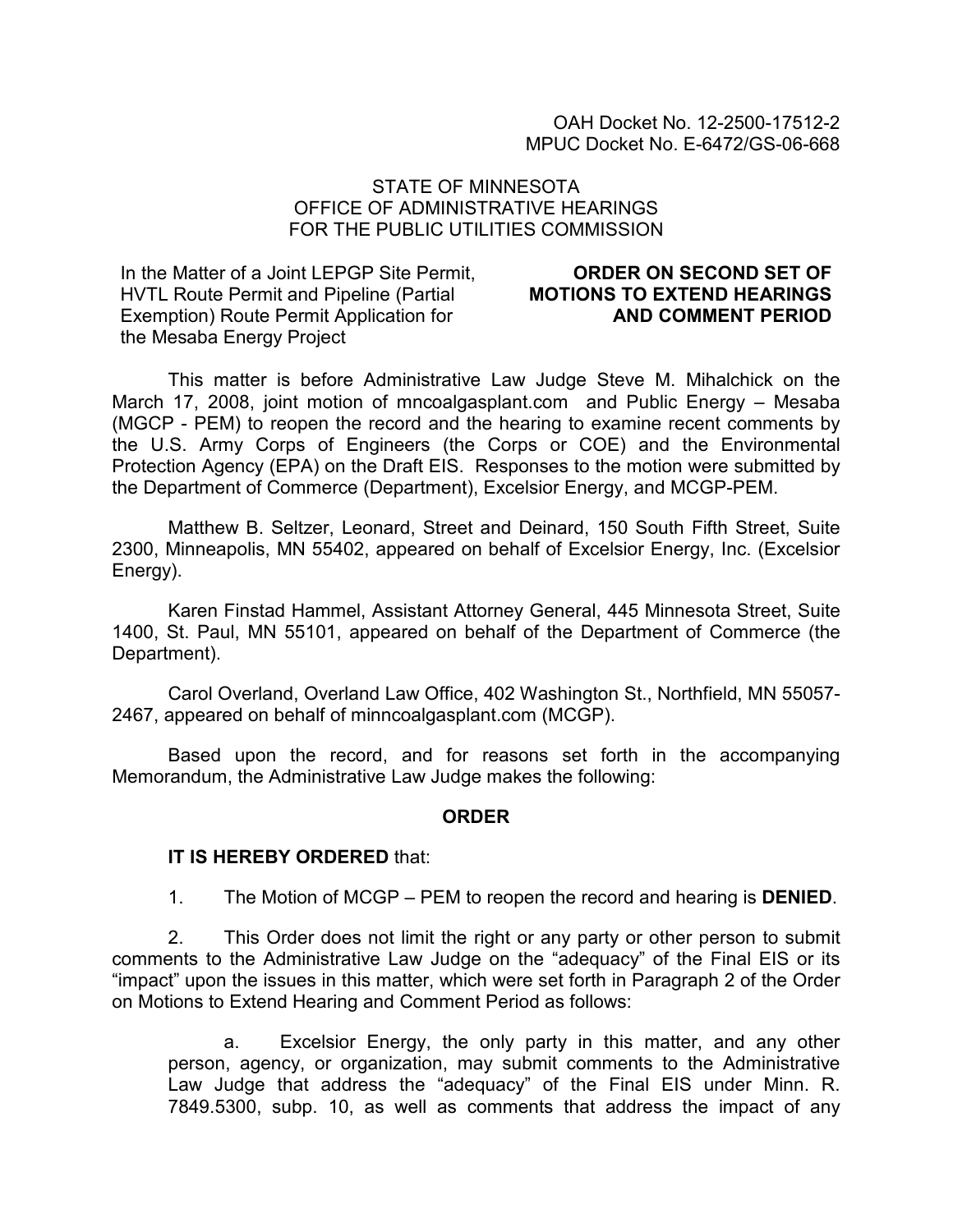provision in the Final EIS upon issues to be determined by the Administrative Law Judge and the Public Utilities Commission in this matter.

b. Such comments on the "adequacy" of the Final EIS or its "impact" upon the issues in this matter shall be filed with the Administrative Law Judge within ten business days after filing of the Final EIS.

3. MCGP – PEM's request that its motion be certified to the Commission is DENIED.

Dated: April 17, 2008

/s/ Steve M. Mihalchick

\_\_\_\_\_\_\_\_\_\_\_\_\_\_\_\_\_\_\_\_\_\_\_\_\_\_ STEVE M. MIHALCHICK Administrative Law Judge

### MEMORANDUM

Neither MCGP nor PEM are formal parties to this matter, but their joint request is being considered because it involves a matter of significant to interest to certain members of the public affected by the Mesaba Project.

This motion seeks substantially the same relief as MCGP sought in its motion of February 21, 2008, and which was granted to a limited extent. That was done to allow the public to comment on changes that may be made in the Final EIS, particularly as a result of recent changes by Excelsior Energy that may affect the Final EIS. MCGP – PEM now point to concerns in the recent comments by the Corps and EPA that may affect the Final EIS. There were, indeed, some significant negative comments. But the process is ongoing, and not under review here.

The Administrative Law Judge finds no need to again extend the schedule to allow more time for responses to the comments of the Corps and the EPA, or whatever other comments the EIS writers may receive. Ten days after filing of the Final EIS is still sufficient time to prepare and file such comments with the Administrative Law Judge.

There is no reason to believe that Final EIS will not identify and respond to the comments of the Corps and EPA, and other timely substantive comments received on the Draft EIS, as required by Minn. R. 7849.5300, subp. 9, and by federal requirements. It is apparent that the federal agencies, and state agencies as well, are continuing their discussions with Excelsior Energy and may file additional comments on the EIS. Excelsior Energy will likely do so as well. It is also apparent that the completion date of the EIS process cannot be predicted with accuracy. That is why the Order on Motions to Extend Hearing and Comment Period called the filing date of the Final EIS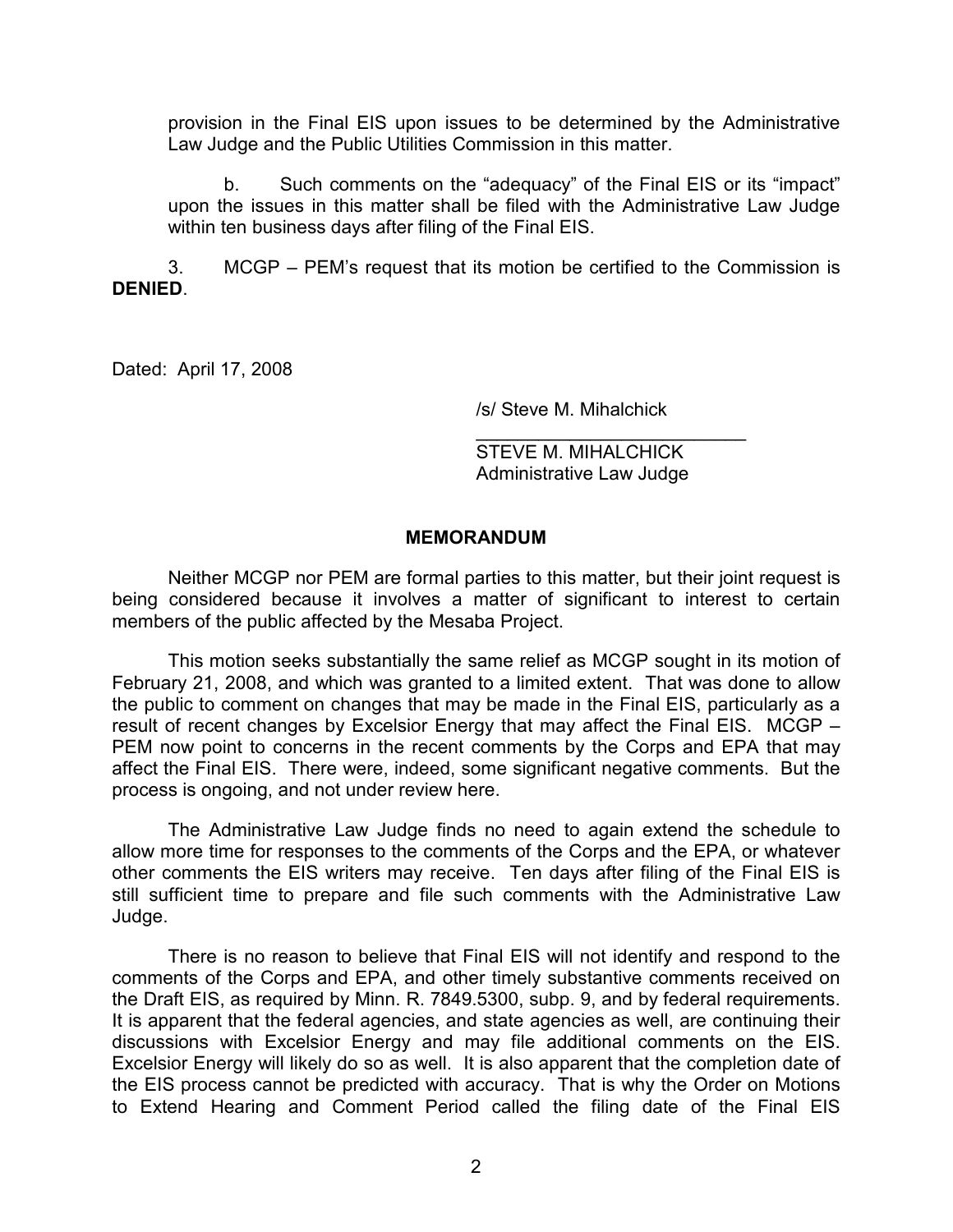"anticipated" and set future anticipated dates based upon whatever the filing date turned out to be.

The issues presented here are neither difficult nor novel. They do not present a controlling question of law. There is no need that they be certified to the Commission, particularly at this late stage of the proceedings.<sup>1</sup>

S. M. M.

 1 See Minn. R. 1405.2200.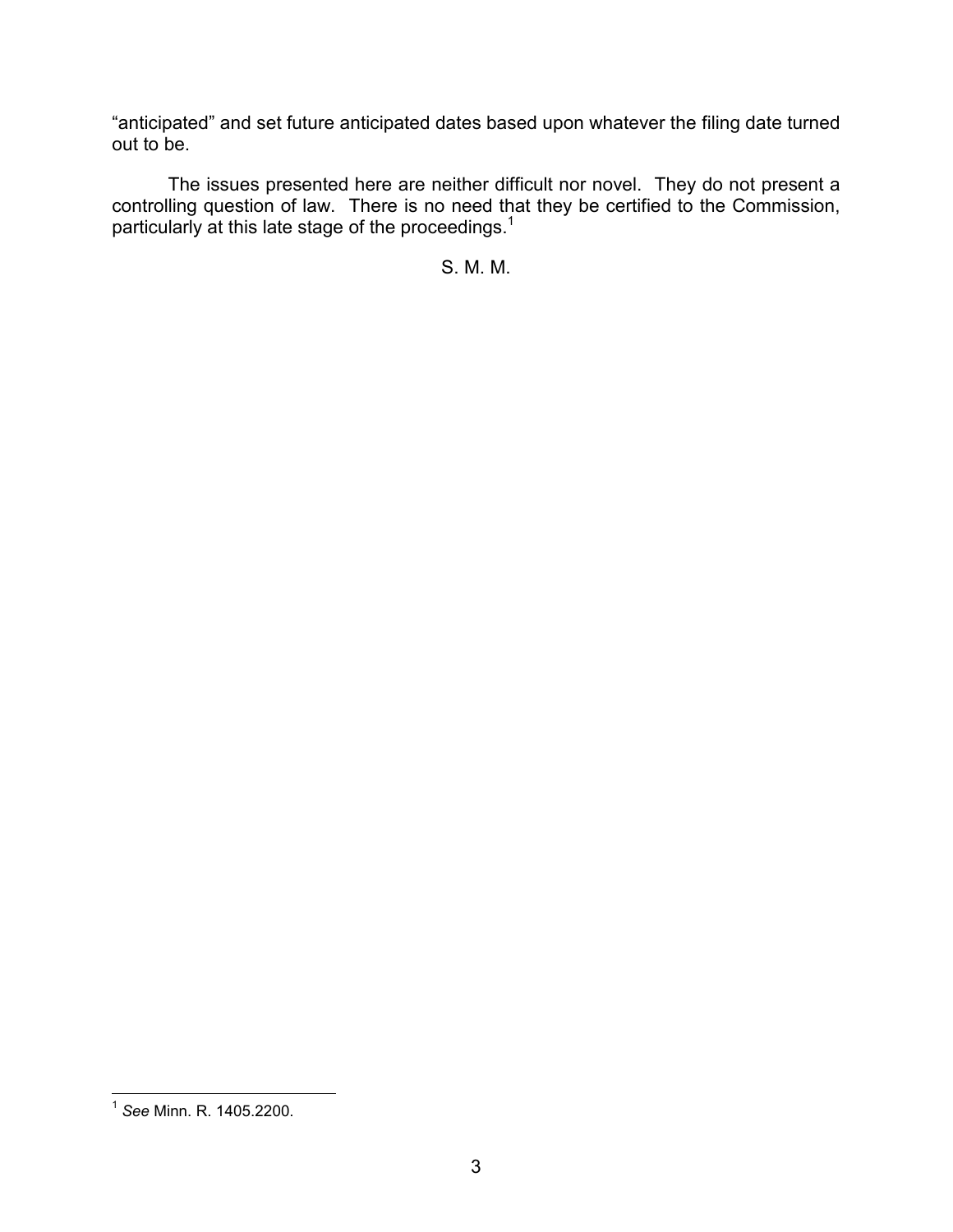

# MINNESOTA OFFICE OF ADMINISTRATIVE HEARINGS

600 North Robert Street Saint Paul, Minnesota 55101

Mailing Address: Voice: (651) 361-7900 St. Paul, Minnesota 55164-0620

TTY: (651) 361-7878<br>Fax: (651) 361-7936

April 17, 2008

To All Individuals on the Attached Service List

### Re: In the Matter of a Joint LEPGP Site Permit, HVTL Route Permit and Pipeline (Partial Exemption) Route Permit Application for the Mesaba Energy Project; MPUC Docket No. E-6472/GS-06-668; OAH Docket No. 12-2500-17512-2

Dear Parties:

 The document listed below has been filed with the E-Docket system and served as specified on the attached service list.

Order on Second Set of Motions to Extend Hearings and Comment Period

Sincerely,

/s/ Steve M. Mihalchick

STEVE M. MIHALCHICK Administrative Law Judge

Telephone: 651-361-7844 steve.mihalchick@state.mn.us

SMM:mo Encl.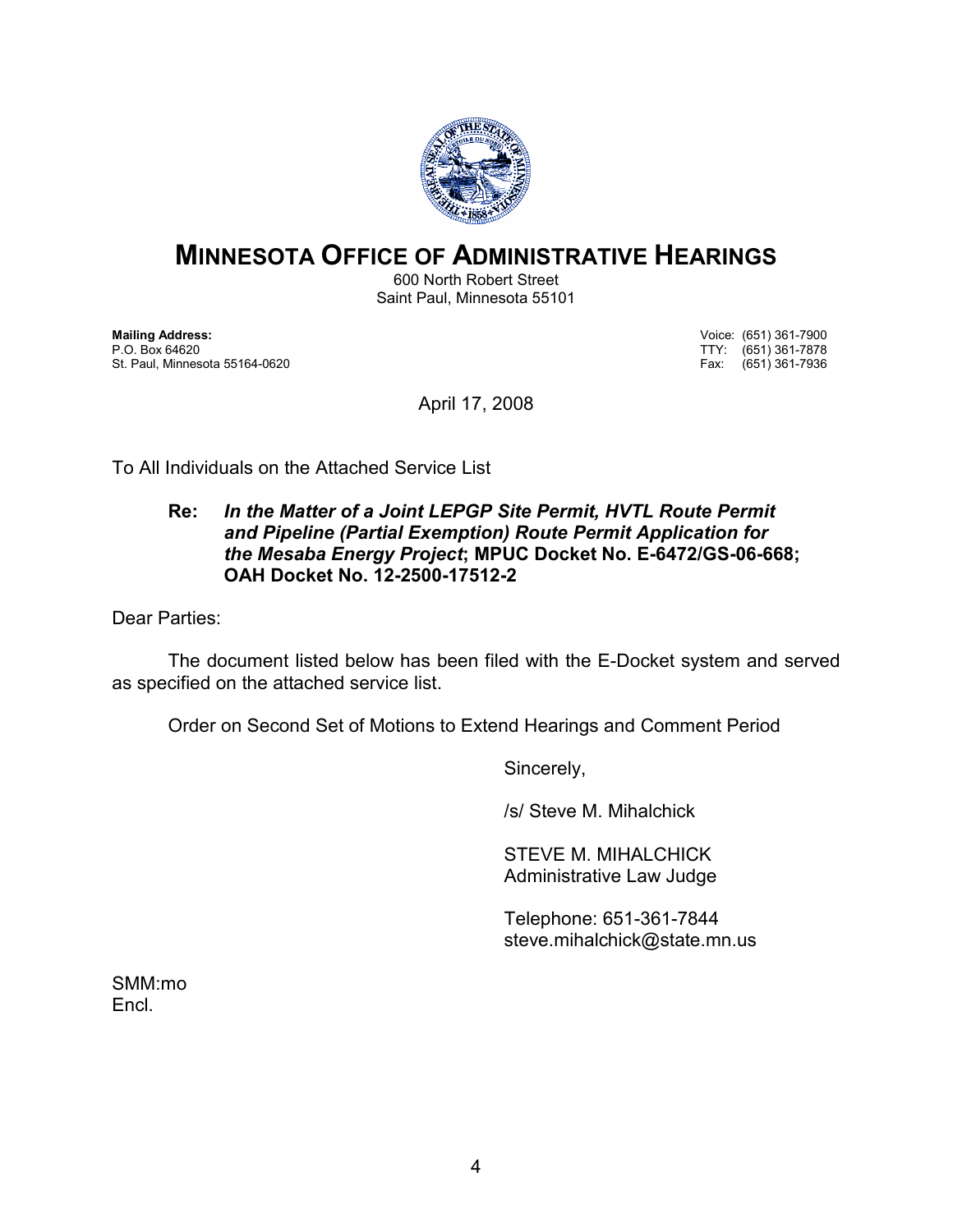#### ALJ's SERVICE LIST 2/27/08

Re: In the Matter of a Joint LEPGP Site Permit, HVTL Route Permit and Pipeline (Partial Exemption) Route Permit Application for the Mesaba Energy Project

Serve one copy of the document or item, unless otherwise indicated, on the following persons. If you E-File a document on the PUC E-Filing system, persons with the E-File notation (EF) below need not be served a paper copy, unless otherwise indicated.

The Honorable Steve M. Mihalchick Office Of Administrative Hearings PO Box 64620 St. Paul, MN 55164-0620 (EF plus 1 paper copy)

Sharon Ferguson Minnesota Department of Commerce 85 7th Place East, Suite 500 St. Paul, MN 55101-2198 (EF or 4 paper copies)

Matthew B. Seltzer Leonard, Street and Deinard 150 South 5th Street, Suite 2300 Minneapolis, MN 55402

Bob Evans Excelsior Energy Inc. 11100 Wayzata Boulevard, Suite 305 Minnetonka, MN 55305

Karen Finstad Hammel Assistant Attorney General 1400 Bremer Tower 445 Minnesota Street St. Paul, MN 55101-2131

Michael C. Krikava Briggs and Morgan, P.A. 2200 IDS Center 80 South Eighth Street Minneapolis, MN 55402

Burl W. Haar Minnesota Public Utilities Commission 121 East Seventh Place, Suite 350 St. Paul, MN 55101-2147 (EF or 15 paper copies)

Byron E. Starns Leonard, Street and Deinard 150 South 5th Street, Suite 2300 Minneapolis, MN 55402

Thomas L. Osteraas Excelsior Energy Inc. 11100 Wayzata Boulevard, Suite 305 Minnetonka, MN 55305

Christopher Greenman Excelsior Energy Inc. 11100 Wayzata Boulevard, Suite 305 Minnetonka, MN 55305

William Storm Minnesota Department of Commerce 85 - 7th Street East Suite 500 St. Paul, MN 55101-2198

Christopher Clark Xcel Energy, Inc. 414 Nicollet Mall - 5th Floor Minneapolis, MN 55401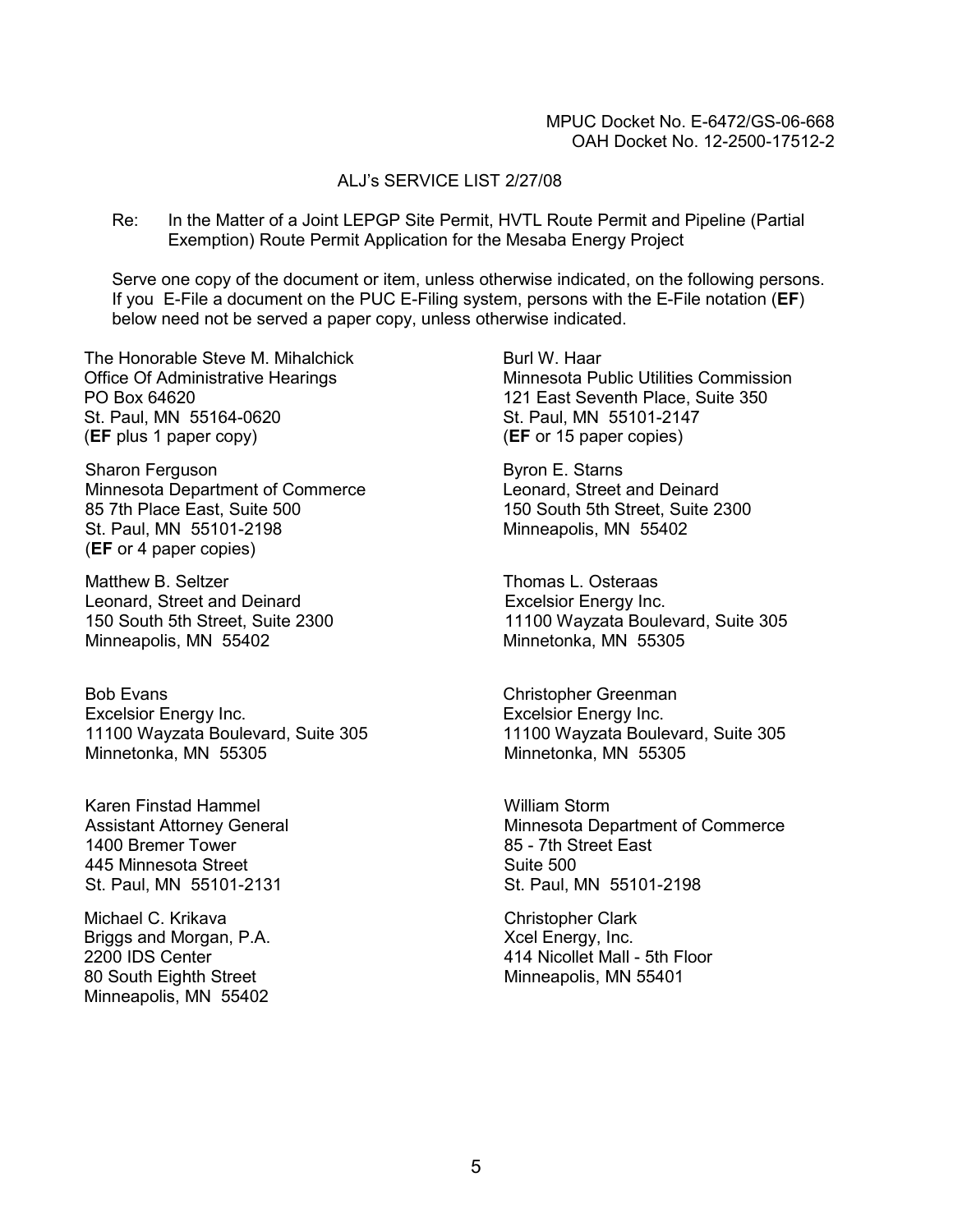David R. Moeller Minnesota Power 30 West Superior Street Duluth, MN 55802-2093 (EF or 1 paper copy)

Carol Overland Overland Law Office P.O. Box 176 Red Wing, MN 55066

Kevin Reuther Minnesota Center For Environmental Advocacy 26 East Exchange Street, Suite 206 St. Paul, MN 55101

In addition to E-filing or paper service, electronic copies should also be e-mailed to the following persons:

bdohrwardt@briggs.com bill.storm@state.mn.us bob.cupit@state.mn.us bobevans@excelsiorenergy.com bret.eknes@state.mn.us burl.haar@state.mn.us byron.starns@leonard.com christopher.b.clark@xcelenergy.com christophergreenman@excelsiorenergy.com dmoeller@allete.com eanderson@bigforkvalley.org jshaddix@janetshaddix.com julia.anderson@state.mn.us karen.hammel@state.mn.us kreuther@mncenter.org matthew.seltzer@leonard.com michelle.brodin@leonard.com mkrikava@briggs.com overland@redwing.net sharon.ferguson@state.mn.us steve.mihalchick@state.mn.us susan.hartinger@leonard.com tbailey@briggs.com tomosteraas@excelsiorenergy.com williamh@excelsiorenergy.com